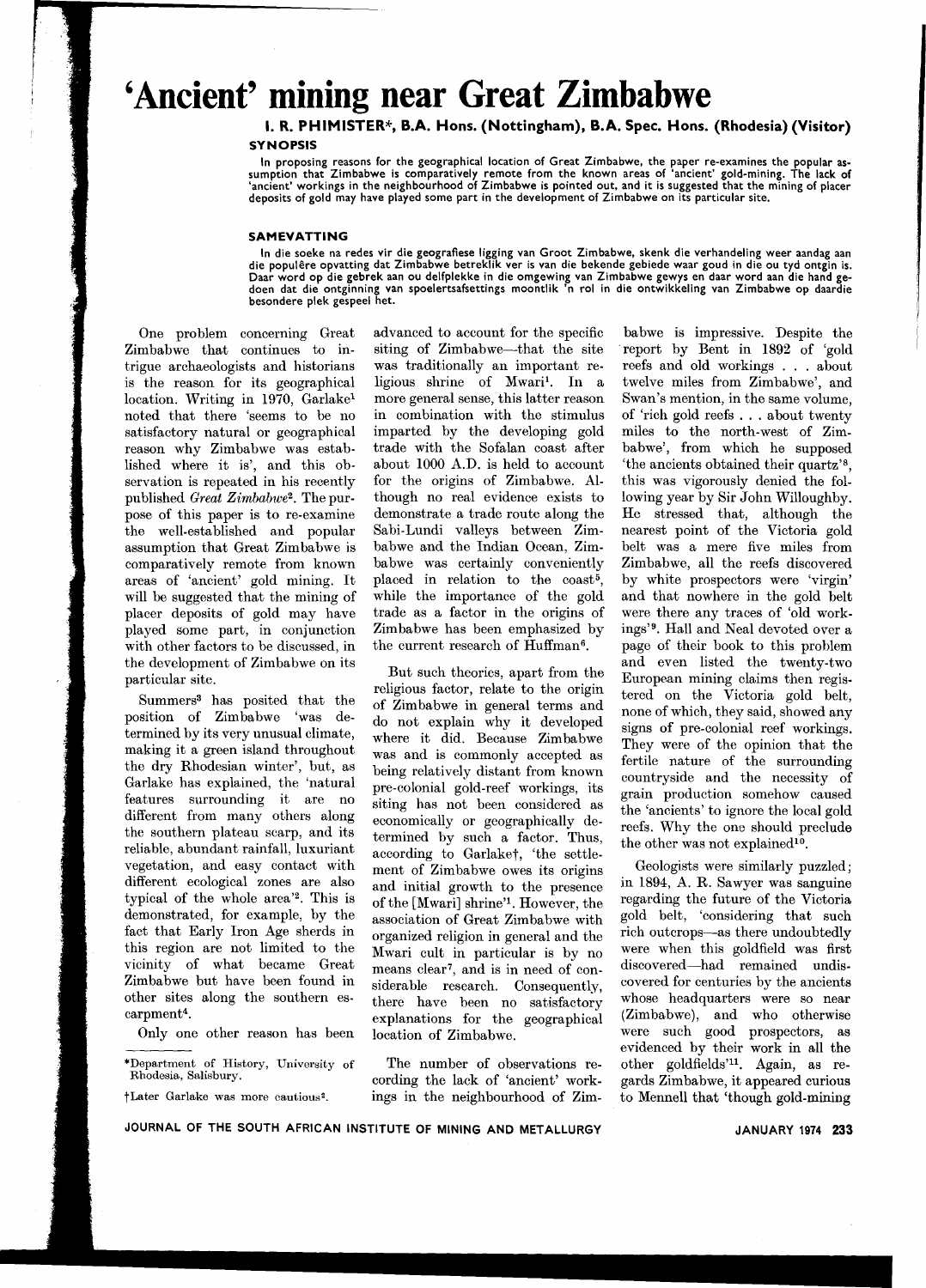seems to have been the main object of the "ancients", and many gold ornaments have been found in the ruins, there are no old workings within a radius of about 20 miles'12.

MacIver13 and Caton-Thompson, the first scientifically-trained archaeologists to examine the Zimbabwe ruins, also noted the absence of 'ancient' workings, while the latter, in her concern to refute the ancient and exotic origins attributed to Zimbabwe by certain earlier investigators, further suggested that there 'seems no tangible warrant whatsoever for the view that Zimbabwe was a distributing centre of the gold trade'14.

The exhaustive lists of 'ancient' workings compiled by Summers in his *Ancient Mining in Rhodesia* failed to reveal any significant precolonial mining activity in the Victoria district, although the reported existence of two 'ancient' reef workings, one of which was for copper, was recorded. Summers apparently treated the report about the gold-working with caution, merely observing that 'thc miners who opened up the Dove Mine considered that there were small ancient workings there'15. A glance at the geological map of the country around Fort Victoria, however, shows the Dove Mine to be close to the present rifle-range, at the north end of which 'dolly' or grinding holes have been discovered. According to Wilson, 'there are nine such holes on a flat outcrop of gneissic granite, and around this outcrop is a low mound of soil containing quartz chips and some pieces of banded ironstone. These fragments on panning show traces of gold'16. It would seem reasonable to suggest that the two sites are linked, Wilson's report thus giving credence to the opinion of the workers at Dove Mine. This appears to be the only known example of a

pre-colonial gold-reef working in the Victoria gold belt.

In fact, the Victoria gold belt is a notoriously poor\* one, and from 1890 up to the end of 1960 only 58,615 ounces of gold were recorded as having been produced from 237 206 tons of ore. This gives an average grade of 4,9 dwt per ton, which, until recently, was low even for comparatively sophisticated European methods of recovery. It is certainly well below the suggested $17$ limit of 'ancient' payability, i.e., 16 to 20 dwt per ton. Given such a profitability constraint, it is hardly surprising that 'ancient' reef-mining operations for gold did not take place to any significant extent on the Victoria gold belt, but there is evidence suggesting that the working of placer deposits of gold may have been of some importance in the areas close to Zimbabwe.

In nature, gold can be separated from its surrounding matrix by the 'effects of solution, frost fracture, insolation and even root penetration'. Where such natural processes involve a flow of water strong enough to move the gold grains to the bottom of a watercourse, an alluvial deposit is formed. If the gold is moved only a short distance without going to a watercourse, such a deposit is termed an eluvial one18. Both alluvial and eluvial deposits are referred to as placer deposits. De Launay's description of these deposits illustrates one of the points to be made in this paper: 'These ores are . . . the . . . result. . . of an erosion by which the rocks and lodes have been dismantled, crushed and concentrated, most probably both mechanically and chemically. Nature has taken it upon herself to save our pockets by carrying out for us the labour which, under other circumstances, we are obliged to perform with difficulty by means of our stamps, our sieves and our shaking tables. The result is that ores very poor in themselves have been able to give productive alluvia. It would be quite erroneous to imagine the reverse to be true, that, when productive placers are found, the original lodes must also necessarily give industrial results'19. So, poor as the Victoria gold belt is and was in terms of reef gold mining, this need not necessarily preclude the possibility that the placer deposits in the district have been worked profitably.

In 1904, R. H. Goddard, a prospector, discovered a payable placer deposit in Fern Spruit, not far from Zimbabwe (Fig. 1). The existence of such deposits in the 1890s, and part of Fern Spruit itself had been briefly worked in 1891, but apparently with no significant $\dagger$  success<sup>21, 22</sup>. The more spectacular nature of Goddard's dis- . covery had the valuable side effect of causing Fern Spruit and the neighbouring districts to be examined thoroughly for indications of 'alluvial' gold, and this search revealed signs of 'ancient' exploitation of placer deposits. The local Mining Commissioner<sup>23</sup> noted that the 'Ancients evidently worked this Alluvial as numerous holes can be seen', while one of his companions<sup>24</sup> on a later tour of inspection of the placer discoveries commented: 'A great deal of country appears to have been worked by the ancients for alluvial; in many places whole hillsides have been turned over'. He added that this 'may account for there being no ancient workings on reefs in this district; the alluvial was perhaps richer and easier to win'.

The news of Goddard's discovery prompted one Regan25 to write to the editor of the Financial News claiming that in 189(3?) he knew of a find of alluvial gold along the Tokwe River<sup>†</sup> and 'also from a position east of the river, in low, marshy ground'. He further asserted that 'in the neighbourhood of the Victoria district there have been unearthed mining tools as used by the ancients . . . in surface and alluvial mining'. If such tools were discovered, they have failed to come to the attention of professional investigators and are not mentioned in various publications by archaeologists. Indications of alluvial gold in the Victoria district are also mentioned in other contemporary European sources, one of which briefly mentions a successful goldpanning experiment in a spring near the Zimbabwe ruins in 1892<sup>27, 28</sup>. It is noteworthy that, in 1893, Sir John Willoughby suggested that,

**JOURNAL.. OF THE SOUTH AFRICAN INSTITUTE OF MINING AND METAL..L..URGY**

<sup>\*</sup>The Victoria gold belt did, of course, contain some rich patches, on occasio<br>with 'dolly' holes nearby. The relatio ship between many of these grinding holes and gold mining in this distri is not clear.

t<sup>A</sup> number of attempts were made to develop reef mines in this area between 1892 and 1893, but none met with an<br>lasting success<sup>20</sup>.

tTrue alluvial gold can be found in the Tokwe River to the present day 26.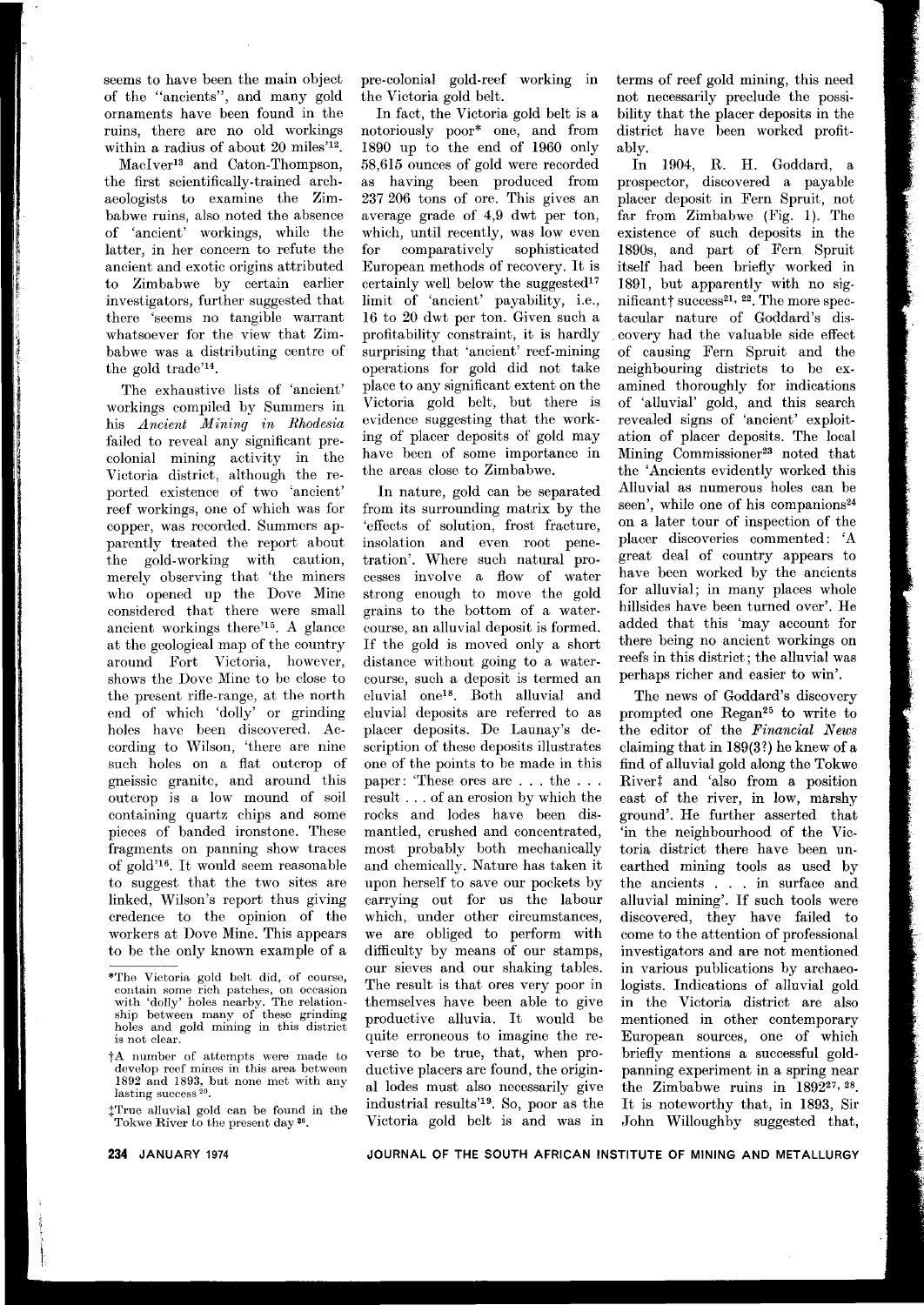Victoria district had been known to European prospectors since the early because of the absence of nearby 'ancient' reef workings, 'the Zimbabye people. . . may possibly have 0btained some small portion of gold from washings in the beds of the numerous intersecting streams'. He added that 'recently, the occupier of a neighbouring farm claims to have discovered an alluvial goldfield within six miles of Zimbabye . . .'9.

Some attempt must be made to date the placer workings in the neighbourhood of Great Zimbabwe, but it should be stressed that, because of the unsatisfactory nature of the available evidence, the following suggestions are very tentative\*. An examination of documentary material does provide certain negative evidence indicating that there was no gold working near Great Zimbabwe later than the sixteenth century. Mauch's description of his travels in the area during 1871-2 mentions iron but not gold mining in progress<sup>29</sup>. A detailed Portuguese document of 185730 describes all known gold, copper, and iron mines in Southern Zambezia. Places mentioned include the goldfields of central Matabeleland near Inyati and Insiza, the Umkondo copper mines, various mines ranging from near presentday Gatooma to around Umtali, and some to the north. Even a small goldfield only two leagues long near Odzi is mentioned. The document refers to the situation under the late Changamire Empire, but mentions events up to and including its fall. It therefore seems unlikely that placer deposits near Zimbabwe were being worked in the early nineteenth century, and, because of the tendency of the Portuguese to repeat obsolete information, perhaps the eighteenth century as well. Seventeenth-century authors referring to the famous 'Mother of Gold' goldfield made it clear that they were linking this with the powerful polity of 'Butua', which, since it was recorded by Conceicao as being taken over by Changamire

\*1 am indebted to Dr D. N. Beach for his advice on this section.

in the latter half of the century, must almost certainly be the Khami culture area31,32. It is only in the mid-sixteenth century that mines are mentioned in the Zimbabwe area, this time in connection with a ruin that is certainly Zimbabwe33.

There is one further piece of speculative evidence; the Mining Commissioner for Victoria in 1904 noticed a link between the faint traces of terracing found widely in the district and the 'rounded Diorite boulders' characteristically associated with the placer deposits<sup>34, 35</sup>. Garlake has postulated a rapid increase in the population around Zimbabwe in the late fourteenth and early fifteenth centuries, citing as proof of this 'the intensive terracing of the Acropolis Hill and rich deposits in the Valley immediately below the Hill'36. It seems that this terracing was more widespread than indicated by the above account, and that boulders and stones, originally moved in some instances because of the workings of placer deposits, were later utilized for terracing or, more correctly, for the construction of hut platforms. If this suggestion is acceptable, it would mean the exploitation of placer deposits in the area near Zimbabwe some time before the end of the fourteenth century.

Before attempting to assess the significance of the placer deposits in the neighbourhood of Zimbabwe, it is necessary to determine their nature more precisely, because eluvial as opposed to alluvial deposits 'are generally, if not universally, much less rich in metal'37. Although present-day geological opinion suggests that the deposits in all likelihood were eluvial, informed opinion in the Victoria district at the turn of the century was apparently divided over the question. The local Mining Commissioner reported<sup>34</sup> that the deposits were inspected by many mining engineers, the majority of whom considered the gold to be alluvial. 'The nuggets are all of fair size', wrote the Mining Commissioner, 'in fact no fine or leafy gold has been found. . . the average size was about  $\frac{1}{2}$  a dwt. There is also no gold bearing reef situated above the claims so that it seems

difficult to find anything to support the theory that the gold is shed [i.e., eluvial] gold'. He concluded triumphantly that the 'largest nugget so far found weighed 2 ozs. 1 dwt., a particularly fine specimen for shed gold!'. Other observers noted that the gold was 'but little water worn and indicative of its proximity to the original matrix from which it has been shed'38, an opinion which was shared by the British South Africa Company's con. sulting engineer<sup>39</sup>.

One further important qualifi- ,cation should be borne in mind concerning certain of the evidence discussed in this paper. The two years prior to Goddard's 'alluvial' discovery in 1904 had seen the fortunes of the Southern Rhodesian mining industry reach such a low point because of over-capitalization and speculation, among other reasons, that a beginning had been made towards the restructuring of the industry in an endeavour to place it on a more profitable footing. The period 1902/3 was one of economic depression in Southern Rhodesia, partially relieved in 1904 by the artificial stimulus of the 'Banket' boom. When reports of rich 'alluvial' discoveries in the Victoria district reached the British South Africa Company administration and directors in Salisbury and London, they may well have regarded them as heaven-sent to bolster confidence in Southern Rhodesian shares at a time when doubts concerning the 'Banket' boom were already being voiced†. At the local level, Victoria had been comparatively neglected as a goldfield following the 'rush' to Matabeleland in 1893-4, and its one major remaining economic prop-the grain trade-appears to have progressively collapsed after 1902. In this context, the enthusiasm displayed by the British South Africa Company administration and the local Mining Commissioner, while understandable, must naturally be treated with caution. The Mining Commissioner's map, part of which is reproduced here (Fig. 1), was obviously greatly exaggerated. On closer inspection, the placer deposits did not warrant the hoped-for 'rush', despite claims that practically 'the whole of our

tChartered Company shares rose by almost 17/- following reports on the Victoria 'alluvial' 40.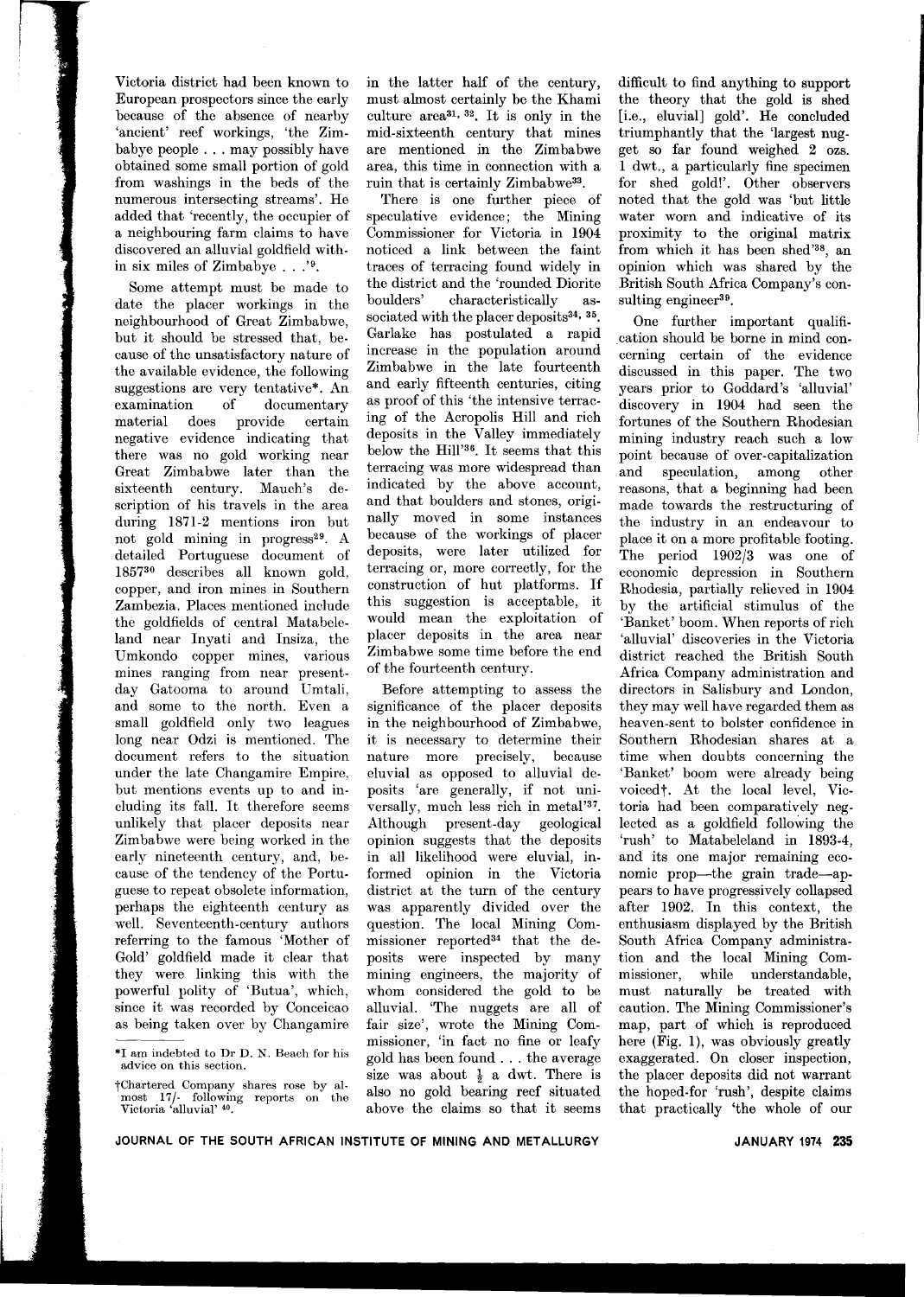

**Fig. I-Fern Spruit placer deposit (copied from a map in communication** M3/8/1/130).

Gold Belt is covered with an Alluvial where Africans have washed gold tend to be relatively easily and

placer mining in the areas surround-<br>ing Zimbabwe is unsatisfactory on a has normally preceded reef workings, ing Zimbabwe is unsatisfactory on <sup>a</sup> has normally preceded reef workings, **REFERENCES** number of grounds, the positive and it could be suggested that such 1. GARLAKE, P. S. The Zimbabwe ruins factors deserve stressing. Although deposits in the Victoria gold belt re-examined. Rhodesian history. 1970. the geological evidence is confused, were worked by Later Iron Age <sup>vol. 1</sup> p. 24.<br>it is hardly necessary to postulate people, probably in response to the London, Thames & Hudson, 1973. the existence of fabulously rich and Muslim coastal presence. This, to-<br>extensive placer deposits in order to gether with the other factors pre-<br>muster extensive placer deposits in order to gether with the other factors pre-<br>suggest some such relationship. It is viously discussed for the origins of p. 107. possible that, unlike reef mining, Zimbabwe, may have provided a <sup>4. GARLAKE</sup>, P. S. Ref. 2, p. 155.<br>pre-colonial gold washing and/or particular economic reason for the Zimbabwe route. *NADA*, vol. 40. placer workings were viable on lower growth of Zimbabwe, as opposed 1963. pp. 6-16.<br>returns than those acceptable to to other Later Iron Age sites on the  $\frac{6. \text{HUPKMAN}}{7. \text{HUPKMAN}}$ . Europeans. This is indicated by the southern escarpment. This suggestcomparative lack of success that ion does not conflict with present <sup>7</sup>. BEACH, D. N. Great Zimbabwe as a has attended European of the terminal theory of the state of the state of the state of the state of the state of the Max attended European efforts to explanations for the development *history*. (To be published).<br>
Mork alluvial areas along the Mazoe and later decline of Zimbabwe. By <sup>8. BENT</sup>, J. T. The ruined cities of work alluvial areas along the Mazoe and later decline of Zimbabwe. By 8. BENT, J. T. The *ruined cities* of<br>and Ruenya rivers for axample their way nature where  $\frac{1}{2}$  and  $\frac{1}{2}$  Mashonaland. London, Longmans,

wash varying in thickness from for centuries and occasionally still swiftly worked out, this exhaustion 1 ft to 4 ft<sup>'35</sup>. do so. In most parts of the world, perhaps forcing the inhabitants of While the evidence for pre-colonial the exploitation of placer deposits of Zimbabwe to rely on goldfields deposits in the Victoria gold belt re-examined. *Rhodesian history*. 1970.<br>were worked by Later Iron Age vol. 1, p. 24. were worked by Later Iron Age<br>people, probably in response to the suggest some such relationship. It is viously discussed for the origins of  $p. 107$ . possible that, unlike reef mining, Zimbabwe, may have provided a  $\frac{4}{5}$ . GARLAKE, P. S. Ref. 2, p. 155. 6. HUFFMAN, T. N. The rise and fall of<br>to other Later Iron Age sites on the Zimbabwe. *J. Afr. Hist.*, vol. 13,<br>southern escarpment. This suggest-<br>ion does not conflict with present. <sup>7.</sup> BEACH, D. N. Great Zimbabwe as a and Ruenya rivers, for example, their very nature, placer deposits Green, 1896. pp. 215, 391.

- 
- 
- 
- 
- 
- 
- 
- 

**236 JANUARY <sup>1974</sup> JOURNAL OF THE SOUTH AFRICAN INSTITUTE OF MINING AND METALLURGY**